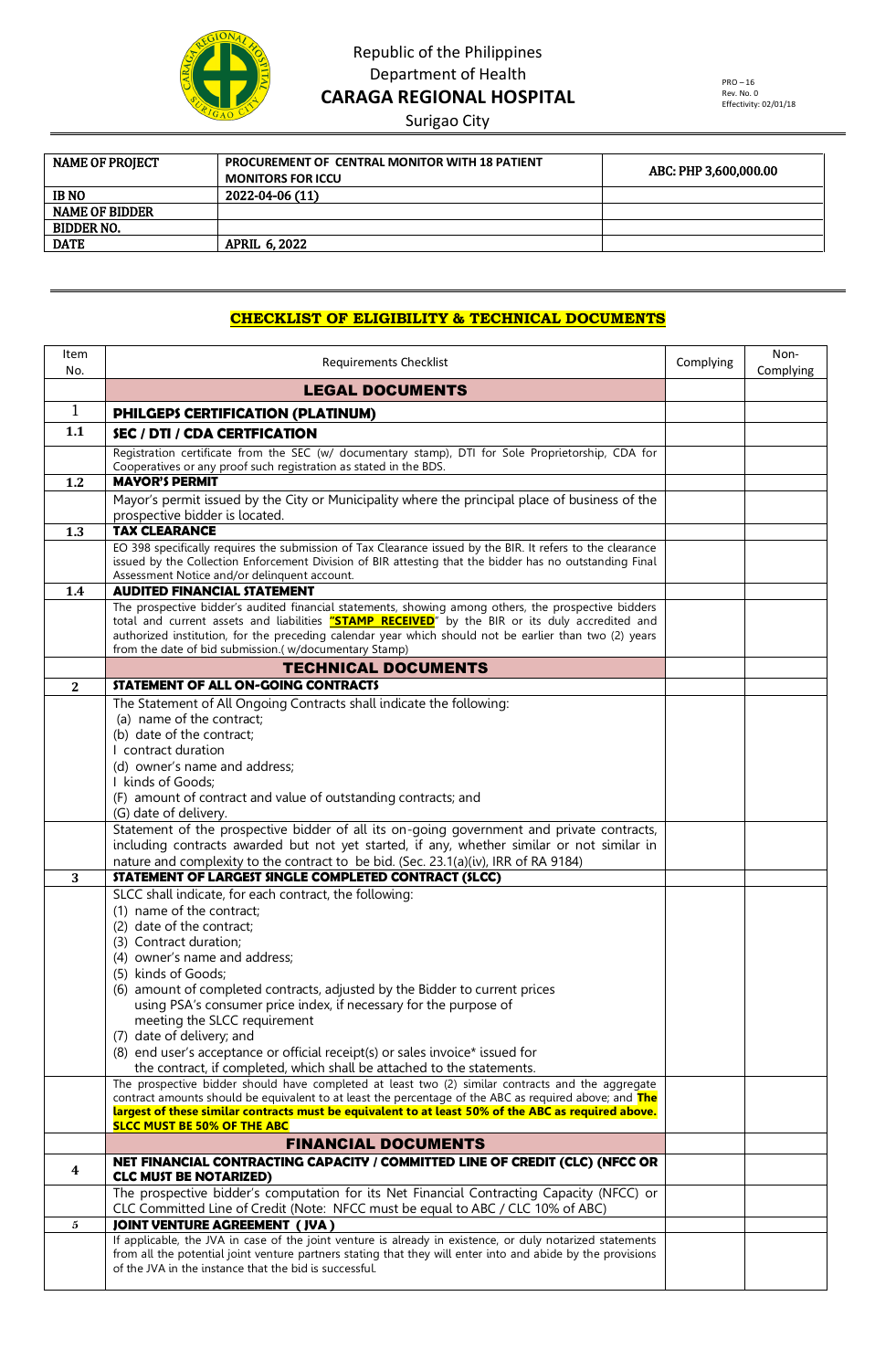

# Republic of the Philippines Department of Health **CARAGA REGIONAL HOSPITAL**

Surigao City

| <b>PROCUREMENT OF CENTRAL MONITOR WITH 18 PATIENT</b><br><b>MONITORS FOR ICCU</b> | ABC: PHP 3.600.000.00 |
|-----------------------------------------------------------------------------------|-----------------------|
| 2022-04-06 (11)                                                                   |                       |
|                                                                                   |                       |
|                                                                                   |                       |
| <b>APRIL 6.2022</b>                                                               |                       |
|                                                                                   |                       |

|                | All co-venturers shall submit their legal documents, while any of the co-venturers shall submit technical<br>and financial documents.<br>Each partner of the joint venture shall submit the PhilGEPS Certificate of Registration in accordance with<br>Sec. 8.5.2 of the 2016 IRR of RA 9184.<br>For bidder who did not engage into a JVA, shall still submit Certification of Not Into Joint<br><b>Venture.</b> |  |
|----------------|------------------------------------------------------------------------------------------------------------------------------------------------------------------------------------------------------------------------------------------------------------------------------------------------------------------------------------------------------------------------------------------------------------------|--|
| 6              | BID SECURITY (Any of the following:) (NOTARIZED)                                                                                                                                                                                                                                                                                                                                                                 |  |
|                | Cash or Cashier's/Manager's check issued by a Universal or Commercial Bank (2%)<br>a.                                                                                                                                                                                                                                                                                                                            |  |
|                | Bank draft/quarantee or irrevocable letter of credit issued by a Universal or Commercial Bank;<br>b.<br>Provided, however, That it shall be confirmed or authenticated by a Universal or Commercial Bank,<br>if issued by a foreign bank. (2%)                                                                                                                                                                   |  |
|                | Surety Bond callable upon demand issued by a surety or insurance company duly certified by the<br>$\mathsf{C}$ .<br>Insurance Commission as authorized to issue such security (5%)                                                                                                                                                                                                                               |  |
|                | Bid Securing Declaration (120 cd)<br>d.                                                                                                                                                                                                                                                                                                                                                                          |  |
| $\overline{7}$ | <b>TECHNICAL SPECIFICATION (SUPPLIERS OFFER VS PROCURING ENTITY'S SPECS)</b>                                                                                                                                                                                                                                                                                                                                     |  |
|                | Conformity with technical specifications, as enumerated and specified in Section VI and VII of the Bidding<br>Documents. (Preferably Attached Brochure/Manufacturer Profile)                                                                                                                                                                                                                                     |  |
|                | With the Technical Specification provided by this Procuring Entity, Bidders shall conform by affixing<br>signature by their authorized representative and issue Certification of Conforming the Technical<br>Specification. Conformity of Technical Specification template is hereby attached in the ITB and PBDs.                                                                                               |  |
| 8              | <b>OMNIBUS SWORN STATEMENT (NOTARIZED)</b>                                                                                                                                                                                                                                                                                                                                                                       |  |
|                | Executed by the bidder, or its duly authorized representative, and shall be in accordance with                                                                                                                                                                                                                                                                                                                   |  |
|                | Section 25.3 of the 2016 IRR of RA 9184                                                                                                                                                                                                                                                                                                                                                                          |  |
| 9              | <b>Other required bidding documents:</b>                                                                                                                                                                                                                                                                                                                                                                         |  |
|                | BIR CERTIFICATE OF REGISTRATION<br>a.                                                                                                                                                                                                                                                                                                                                                                            |  |
|                | Updated / Valid License to Operate (LTO)<br>b <sub>1</sub>                                                                                                                                                                                                                                                                                                                                                       |  |
|                | Certificate of Product Registration (CPR) (If not required or not applicable, still submit<br>C.<br>certification issued by the FDA that it is not required-only for Medical Supplies, Devices,<br>Instruments, Drugs and Medicines, and Equipment)                                                                                                                                                              |  |
|                | Authorized Personnel Certification<br>$d$ .                                                                                                                                                                                                                                                                                                                                                                      |  |
|                | Memorandum of Undertakings (duly signed and notarized)<br>e.                                                                                                                                                                                                                                                                                                                                                     |  |

*Note: Any missing documents in the above-mentioned checklist is a ground for outright rejection of the bid.* 

REMARKS: [ ] PASSED [ ] FAILED

#### BIDS AND AWARDS COMMITTEE

HILARION P. PASAL, CE, SE COSNARIE E. SEGUIS, MD Engineer III Medical Officer III

Vice Chairman

Member Member Member

 TRISTAN LOUISE D. ANDO GRACE D. PLATIL, RM, RN, MAN ELRY P. BORJA, RMT Administrative Officer V Nurse V Medtech III

NOTE: ALL SUBMITTED BIDDING DOCUMENTS SHALL BE SIGNED BY AUTHORIZED REPRESENTATIVE PER PAGE